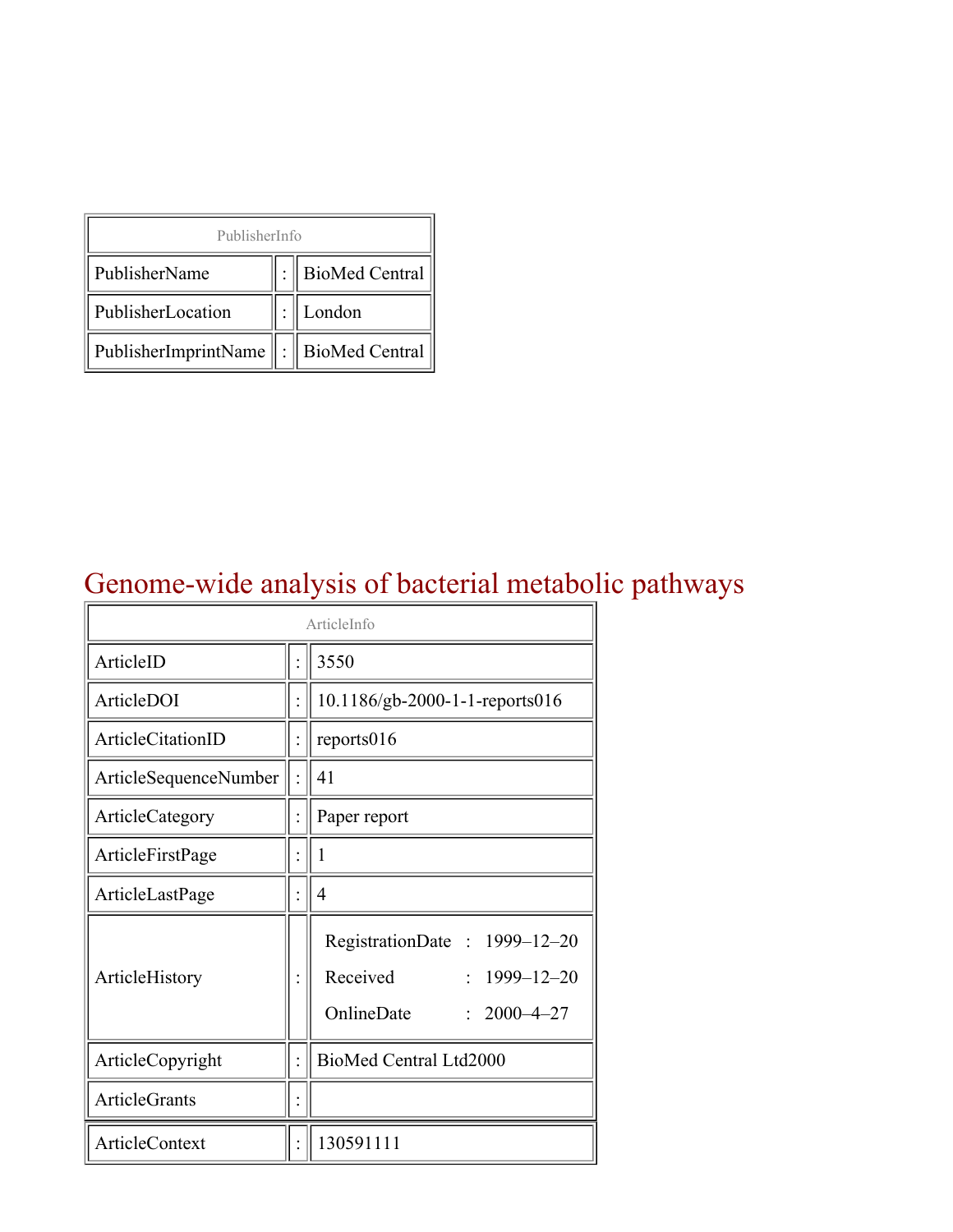#### Mary Wildermuth

#### Abstract

Systems analysis of the complete genome sequence combined with biochemical information on metabolic pathways has been used to define and elucidate the relationship between genotype and phenotype for *Haemophilus influenzae* Rd.

### Significance and context

With the advent of complete genome sequence information comes the challenge of applying this information to physiological questions. At issue is the relationship between genotype and phenotype both for a given organism in different environments, and for different organisms. Edwards and Palsson apply systems-based analysis to information derived from the annotated genomic sequence of the bacterium *Haemophilus influenzae* Rd and the biochemistry of its metabolic reactions to elucidate the metabolic physiology of *H. influenzae* Rd, an approach that can be applied to genotype-phenotype relationships in general. Having constructed an *in silico* metabolic genotype, they use it to ascertain critical metabolic components, to distinguish metabolic phenotypes for a given growth variable, and to determine essential, critical and redundant metabolic genes through the use of *in silico* gene deletion. This approach should advance our understanding of the underlying design principles of organisms, including the regulatory logic controlling metabolic pathways.

### Key results

From biochemical and genomic information,the *H. influenzae* Rd metabolic genotype was defined as including 343 metabolites (m) and 488 metabolic reactions (n), and its characteristics were studied on the basis of the properties of its stoichiometric matrix (m x n). Flux-balance analysis using this matrix determined feasible solutions as the intersection of the solution sets satisfying mass-balance constraints and physicochemical constraints (for example, minimum and maximum flux values). Key metabolites of the *in silico H. influenzae* metabolic genotype were elucidated by examining the degree of connectivity of each of the metabolites, as determined by the number of metabolic reactions in which each of the 343 metabolites was used. Metabolites participating in the greatest number of reactions were deemed to be critical and included ATP, ADP, inorganic phosphate, pyrophosphate, carbon dioxide, glutamate, NADP, and NADPH, indicating that the generation of charged cofactors is critical. The capacity of a metabolic genotype to produce these cofactors was determined by optimizing their production in the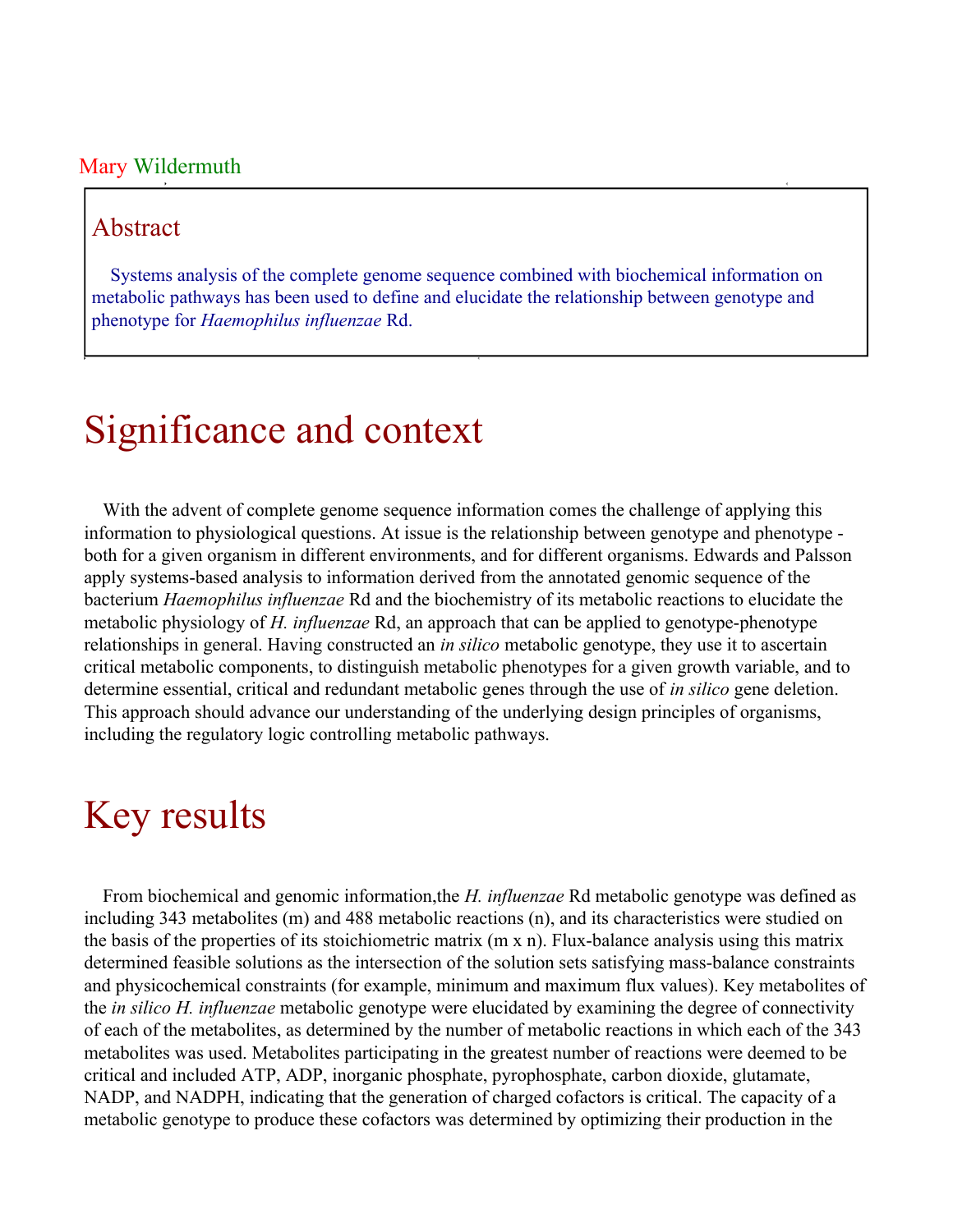linear programming problem and comparing the charged cofactor capacities of *H. influenzae* and *E. coli* genotypes (see Figure 1).

*In silico* gene deletion experiments examined the effects of alterations in the metabolic genotype and the number of genes essential for *H. influenzae* Rd growth in defined media. Edwards and Palsson find that optimal use of the central metabolic pathways may be fundamentally different according to growth conditions, and that the number of redundant genes is greatly reduced when the analysis encompasses different growth conditions.

**Figure 1** Phenotype phase diagram of the *H. influenzae* Rd metabolic phenotype (reprinted with permission from the *Journal of Biological Chemistry*).

The figure illustrates the six distinct metabolic phenotypes derived from the *H. influenzae* Rd *in silico* metabolic genotype when optimized for maximal biomass production under different conditions (mixed substrate with varied glutamate and fructose uptake rates). These metabolic phenotypes employ different combinations of pathways to optimize growth depending upon substrate availability, each with different constraining features that reflect the critical components (such as ATP) defined by connectivity analysis. In addition, they illustrate the complex relationship between pathway utilization and growth conditions.

[MediaObjects/13059\_1999\_Article\_3550\_Fig1\_HTML.jpg]

# Links

[LINDO 6.1](http://www.lindo.com/cgi-bin/frameset.cgi?leftproduct.html;lindof.html), the linear programming software ia available from [LINDO Systems, Inc](http://www.lindo.com) (Chicago) and genomic information is organized into known biochemical pathways at the [Kyoto encyclopedia of genes](http://www.genome.ad.jp/kegg/) [and genomes](http://www.genome.ad.jp/kegg/) (KEGG), which also contains details of *[Haemophilus. influenzae](http://www.genome.ad.jp/dbget-bin/get_htext?H.influenzae.kegg+B/)* Rd genes. [Bernhard](http://www-bioeng.ucsd.edu/research/research_groups/gcrg/CURRENT_FUNDING.html) [Palsson's current funding](http://www-bioeng.ucsd.edu/research/research_groups/gcrg/CURRENT_FUNDING.html) page contains further details of work carried out in his lab.

# Reporter's comments

Use of this methodology requires complete, annotated genomic sequence and extensive biochemical information for the prokaryote in question. Tools such as KEGG (see above) are available to aid in defining the stoichiometric matrix. This paper beautifully couples phenotype to genotype and provides a mathematical framework for this coupling using flux-balance analysis that should be applicable not only for any prokaryote, but also for diverse phenotypes (that is, not just maximal growth). In addition, it shows the utility of *in silico* biology to elucidate complex relationships and to direct experimental work.

# Table of links